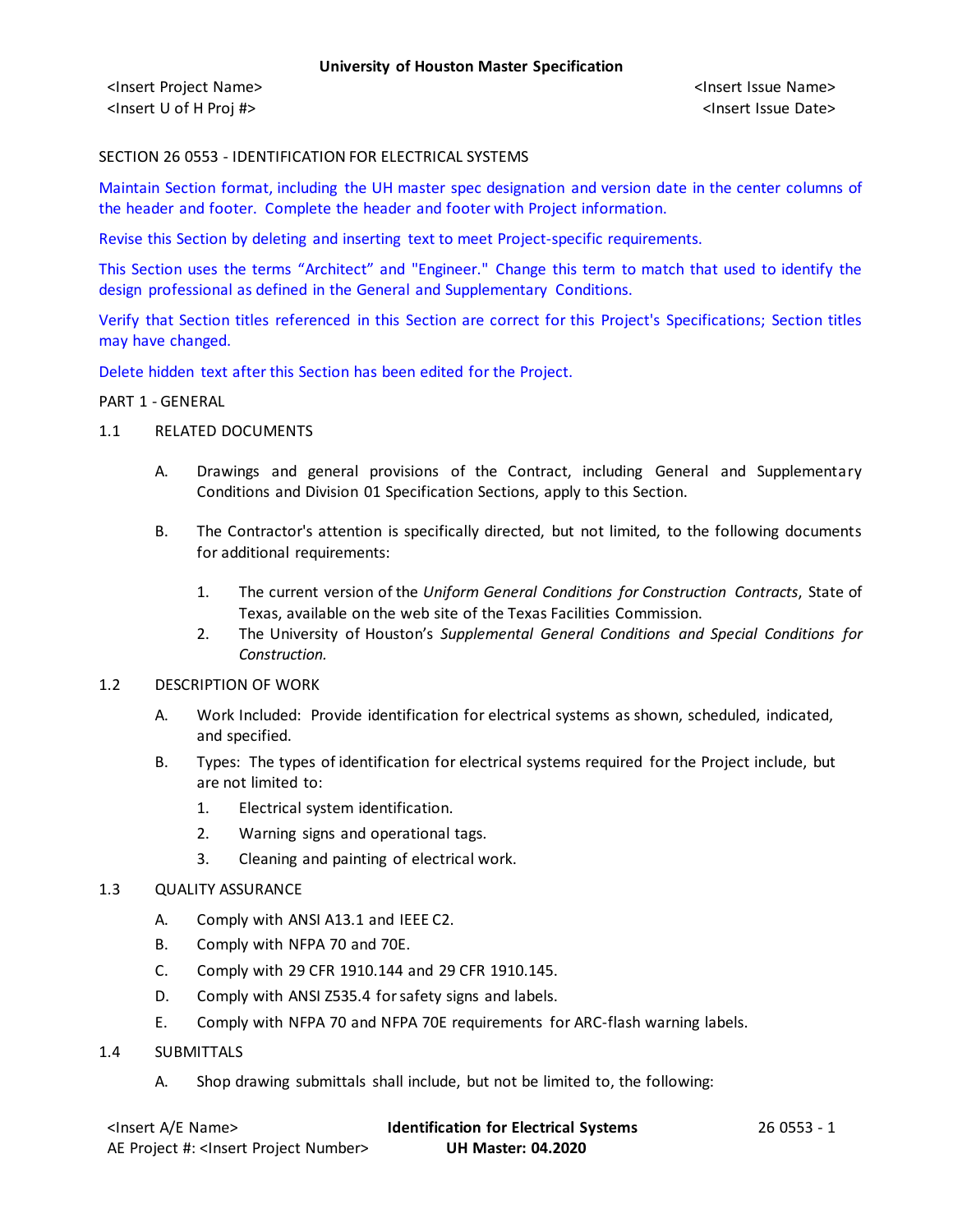<Insert Project Name> <Insert Issue Name> <Insert U of H Proj #> <Insert Issue Date>

- 1. Cut sheets and samples of Electrical System Identification products.
- 2. Additional information as required in Section 26 0001 "Electrical General Provisions."
- 1.5 PRODUCT DELIVERY, STORAGE AND HANDLING
	- A. Deliver components in factory-fabricated water resistant packaging.
	- B. Handle components carefully to avoid damage to components, enclosures, and finish.
	- C. Store components in a clean, dry space and protect from weather.

# PART 2 - PRODUCTS

- 2.1 MATERIALS
	- A. General: Refer to PART 3 EXECUTION of this Section and other Division 26 sections for basic electrical products and materials.

# PART 3 - EXECUTION

# 3.1 ELECTRICAL SYSTEM IDENTIFICATION

- A. Identification of Equipment:
	- 1. All pieces of major electrical equipment shall have a manufacturer's label identifying the manufacturer's address, equipment model and serial numbers, equipment size, and other pertinent data. Care shall be taken not to obliterate this nameplate in any way.
	- 2. The Contractor shall make it possible for the personnel operating and maintaining the equipment and systems in this Project to readily identify the various pieces of equipment, junction boxes, etc., by marking them. All items of equipment, pull boxes, junction boxes, etc., shall be clearly marked using engraved nameplates as hereinafter specified. The item of equipment shall indicate the same number as shown on the Drawings, where applicable.
	- 3. White background and black letters equipment nameplates shall be three ply laminated plastic, a minimum of 3/32 inch thick, black background, white letters for normal power, orange background, white letters for emergency power, and blue-white-blue for UPS power. Letters shall be similar to Roman Gothic of a size that is legible (1/2 inch minimum for main nameplates and 3/8 inch minimum for branch device nameplates) and appropriate to the application. Attachment of nameplates shall be by stainless steel screws. Rivets or adhesives are not acceptable. **[Nameplates on equipment installed in finished areas shall be installed inside equipment. Verify location with the Engineer.]**
		- a. Electrical equipment to be identified includes: All **[switchgear,]** switchboards, **[unit substations,]** distribution panels, transformers, motor control centers, panelboards, **[automatic transfer switches,] [busway plugs,]** disconnect switches, motor controller/starters, **[lighting control panels,]** pull boxes, junction boxes, relays, and similar equipment.
	- 4. Nameplates on **[switchgear,]** switchboards, **[unit substations,] [automatic transfer switches,]** transformers, distribution panels, motor control centers, disconnect switches, motor controller/starters, relays, and panelboards shall provide voltage and current characteristics, the source feeding the panel, short circuit current, and other electrical system characteristics as required by the manufacturer. Current characteristics shall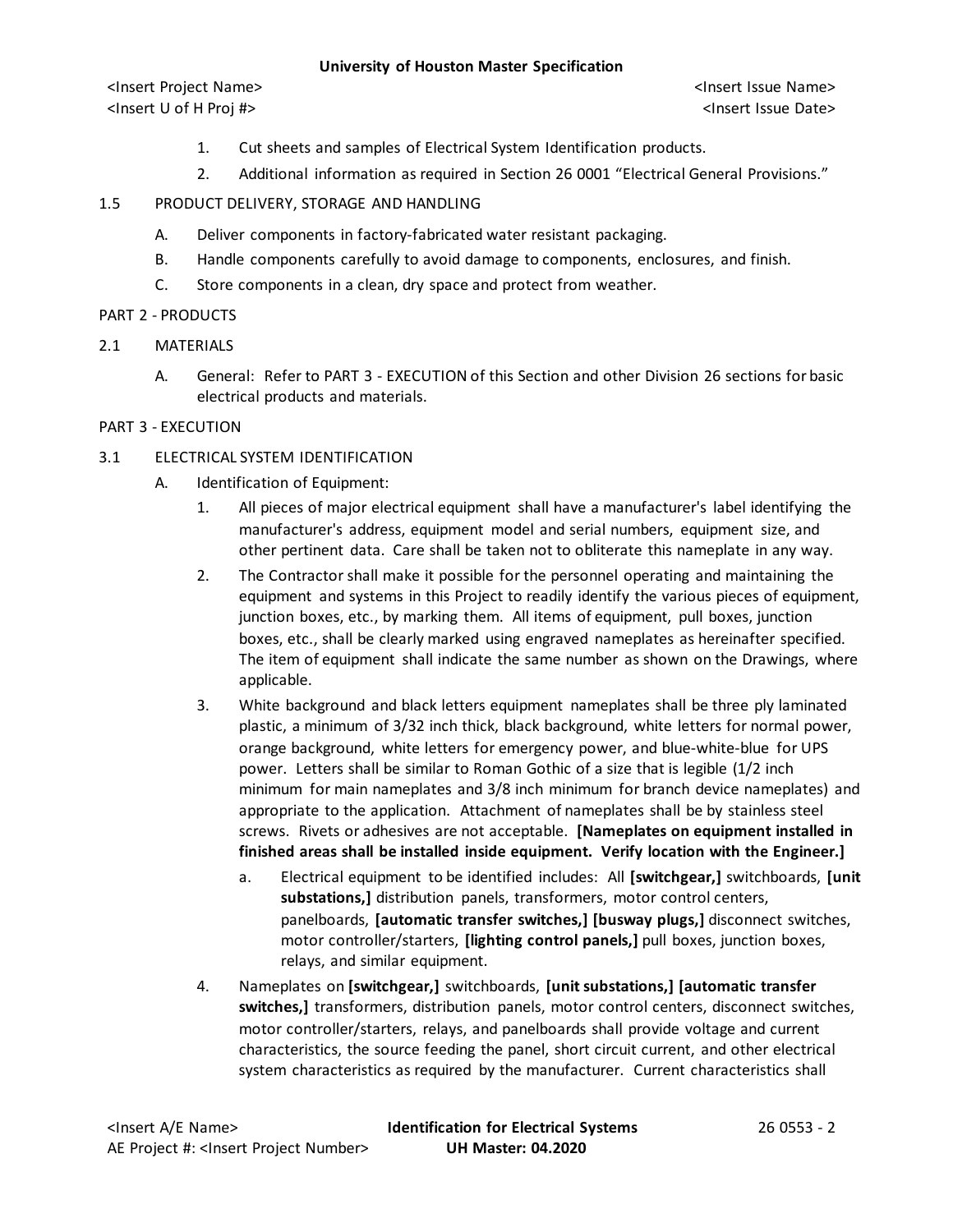<Insert Project Name> <Insert Issue Name> <Insert U of H Proj #> <Insert Issue Date>

indicate the size of the overcurrent devices serving the equipment and not the equipment current rating.

Example: PANEL 1LA 120/208V, 3 PH, 4 W, 225A Fed from DPA-3 Room 1.102

- 5. Arc flash labels shall meet all of the following requirements per NFPA 70 and 70E. Per NFPA 70E, equipment labeling, item 3 shall contain available incident energy and the corresponding working distance only. Arc flash greater than 40 cal/cm2 shall be color coded red with additional notes that equipment shall not be operated. Arc flash labels shall comply with Owner's Arc flash label standard. Refer to Section 26 0573 "Power Systems Studies" for additional information.
	- a. Individual overcurrent devices and pilot lights in **[switchgear,]** switchboards, **[unit substations,]** distribution panels, motor control centers, power generating equipment, and similar equipment shall have nameplates showing the load served and its location, where remote. Nameplates on motor starters shall indicate variable speed, time delay operation, etc., where applicable.
	- b. Blank nameplates shall be mounted on each spare or bussed space in motor control centers, and on each spare or space in distribution panels.
	- c. Branch circuit panelboards shall have neatly typed circuit directories behind clear plastic. Identify circuits by room numbers. Room numbers shall be those finally selected by the Owner; not necessarily those given on Drawings. Spares and spaces shall be indicated with erasable pencil; not typed. Circuit numbers shall be provided in the directory and at each circuit breaker.
- C. Conduit Systems: Provide adequate marking of major conduit that is exposed or concealed in accessible spaces, to distinguish each run as either a normal power, emergency power, fire alarm, control wiring or voice/data conduit. Except as otherwise indicated, use white banding with black lettering except that emergency power shall use orange and white and fire alarm conduit markers shall use red banding. Provide self-adhesive or snap-on type plastic markers. Indicate voltage ratings of conductors exceeding 250 volts. Locate markers at ends of conduit runs, near switches and other control devices, near items of equipment served by the conductors, at points where conduit passes through walls or floors, or enters non-accessible construction and at spacing of not more than 30 feet along each run of exposed conduit.
- D. Cable Tray Systems: Provide engraved nameplates identifying cable tray systems as to use, on maximum 50-foot centers on all tray systems and whenever a tray enters a room or concealed accessible location. Nameplate text shall be submitted to the Engineer for review. Conductors over 600V AC shall be marked per NEC Article 392.
- E. Underground Cable Identification: Bury a continuous, preprinted, red and silver metallic ribbon cable marker, Brady No. 91600 Series or an approved equal, with each underground cable (or group of cables), regardless of whether conductors are in conduit or direct buried. Locate each directly over cables, 12 inches above cable below finished grade. Ribbons shall be detectable from above grade using a pipe or cable locator.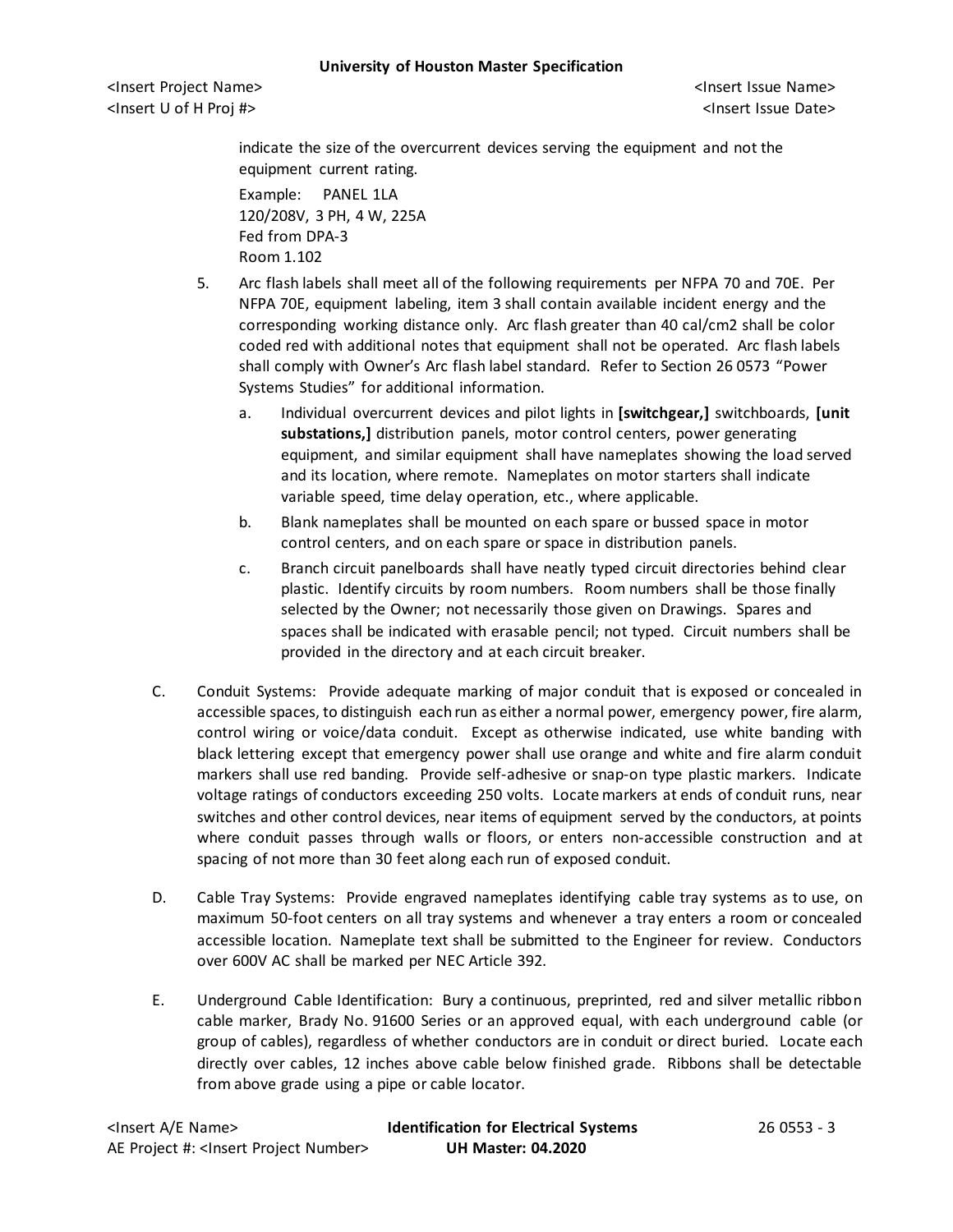<Insert Project Name> <Insert Issue Name> <Insert U of H Proj #> <Insert Issue Date>

- F. Cable/Conductor Identification: Coordinate a uniform and consistent scheme of color identification of power wiring throughout the building system. Identification shall be by the permanent color of the selected covering. On large conductors, secure identification by means of painted color banding or plastic tape.
	- 1. Color scheme shall be as follows**[or as required to match the existing color coding in the building; for 120/240 V systems with high leg provide Orange for phase B]**:

|         | 208/120 Volt | 480/277 Volt | 5 kV/15 kV   |
|---------|--------------|--------------|--------------|
| Phase A | <b>Black</b> | Brown        | <b>Black</b> |
| Phase B | Red          | Purple       | Red          |
| Phase C | <b>Blue</b>  | Yellow       | Blue         |
| Neutral | White        | Gray         | White        |
| Ground  | Green        | Green        |              |

- 2. Wiring for switches shall be same color as phase wire.
- 3. Colored insulation in sizes up through #4. Conductors #3 and larger may have black insulation, but color coded with ½ inch wide band of colored tape, at accessible locations. Wrap conductor minimum 6 inch width.
- 4. Feeder cables shall be tagged in pull boxes, wireways, wiring gutters of panels, and at other accessible locations. Tags shall be fireproof, nonconductive material, approved by Architect.
- 5. Maintain same conductor color from service entrance to last device.
- G. Phase Rotation: Phase rotation shall be maintained throughout the Project.
	- 1. Phase rotation shall be clockwise or counterclockwise, per power company standards, A-B-C, and identified as such left-to-right, top-to-bottom, and front-to-back with color coding as specified above at switchboards, panelboards, substations, switchgears, transformers, motor control centers, motor starters, and similar locations. Power system phasing shall be as indicated on the Drawings.
	- 2. Motor phase reversal, if necessary, shall be made at motor controller unless approved by the Owner.
- H. Branch Circuit and Control Wiring Tags: All branch circuit and control wiring conductors shall be tagged using self-sticking vinyl cloth or mylar cloth wire markers. Embossed pressure sensitive plastic or metal ribbon markers will not be accepted. Tags shall be installed at all wiring splice, tap and termination points and shall correspond to the designations shown on the control wiring diagrams or panel schedules.
- I. Branch Circuit Pull Boxes and Junction Boxes: Branch circuit pull boxes shall be neatly stenciled with a black permanent marker indicating the panel name and branch circuit number. Boxes on emergency power systems shall be painted orange prior to marking. Boxes on fire alarm power systems shall be painted red prior to marking.
- J. Miscellaneous Switch Plates or Device Plates: Device and switch plates for all **[15 and 20 amp devices circuited to "emergency"] [and "normal"] [circuits,]** special purpose outlets, pilot lights, remote operated light switches, all remote control devices, and other devices noted on the Drawings shall be identified by engraving the switch plate or device plate.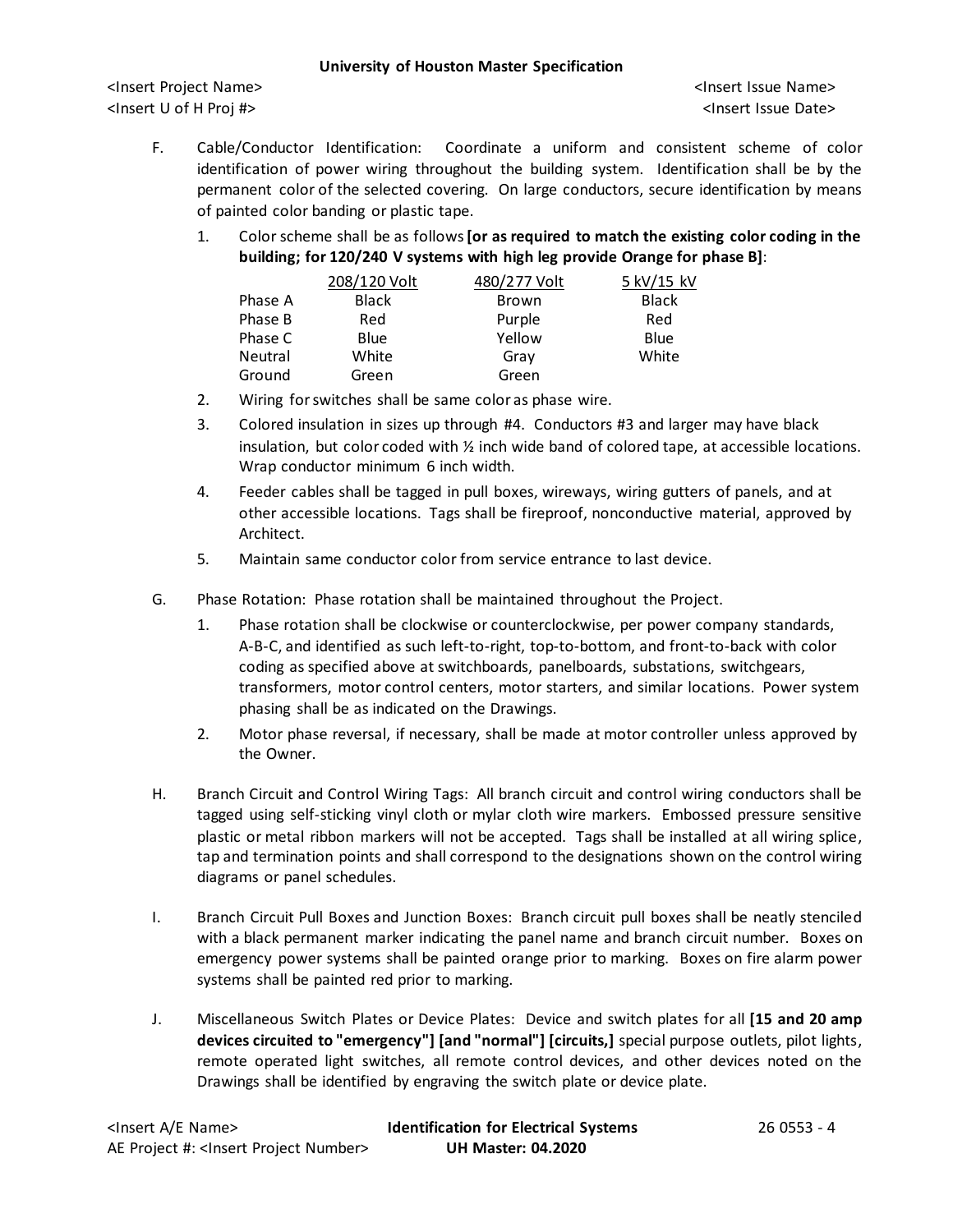<Insert Project Name> <Insert Issue Name> <Insert U of H Proj #> <Insert Issue Date>

- 1. Nomenclature shall include the panel and circuit of the outlet or switch, or the indication of the pilot, or the area of control, or equipment served. Consult the Architect/Engineer for label nomenclature.
- 2. Plates shall be as specified in Section 26 2726 "Wiring Devices."
- 3. Engraving shall be 3/16 inch condensed Gothic and shall be filled with black enamel.
- K. Manufacturers: Provide electrical identification products as manufactured by Ideal, T&B, 3M, Panduit, Seton or an approved equal.
- 3.2 WARNING SIGNS AND OPERATIONAL TAGS
	- A. Warning Signs: Provide warning signs where there is hazardous exposure associated with access to or operation of electrical facilities. Provide text of sufficient clarity and lettering of sufficient size to convey adequate information at each location; mount permanently in an appropriate and effective location. Comply with recognized industry standards for color and design.
	- B. Operational Tags: Where needed for proper and adequate information on operation and maintenance of electrical systems, provide tags of plasticized card stock, preprinted. Tags shall convey the message, example: "DO NOT OPEN THIS SWITCH WHEN BURNER IS OPERATING".
- 3.3 CLEANING AND PAINTING OF ELECTRICAL WORK
	- A. Prime, protective and touch-up painting is included in the Work of this Division. Finish painting in equipment spaces, concealed locations, and other locations not exposed to the view of building occupants is included in the work of this Division. Finished painting in areas exposed to the view of building occupants is specified under Division 9.
	- B. All equipment and materials furnished by the electrical subcontractor shall be delivered to the job with suitable factory protective finish.
	- C. All electrical equipment such as switchgear, disconnect switches, contactors, etc., with suitable factory-applied finishes shall not be repainted, except for aesthetic reasons where located in finished areas as directed by the Architect and in a color selected by the Architect. Where factory-applied finishes are damaged in transit, storage or installation, or before final acceptance, they shall be restored to factory-fresh condition by competent refinishers using the spray process.
	- D. All equipment not finished at the factory shall be given a prime coat and then finish painted with two coats of enamel in a color as directed by the Architect/Engineer. No nameplates on equipment shall be painted, and suitable protection shall be afforded such plates to prevent their being rendered illegible during the painting operations.
	- E. The surfaces to be finish-painted shall first be prepared as follows:
		- 1. Galvanized and black steel surfaces shall first be painted with one coat of galvanized metal primer.
		- 2. Aluminum surfaces shall first be painted with one coat of zinc chromate primer.
	- F. All ferrous metal surfaces without a protective finish and not galvanized in exposed and concealed areas including chases, under floor and above ceilings shall be painted with two coats of zinc chromate primer as the construction progresses to protect against deterioration.